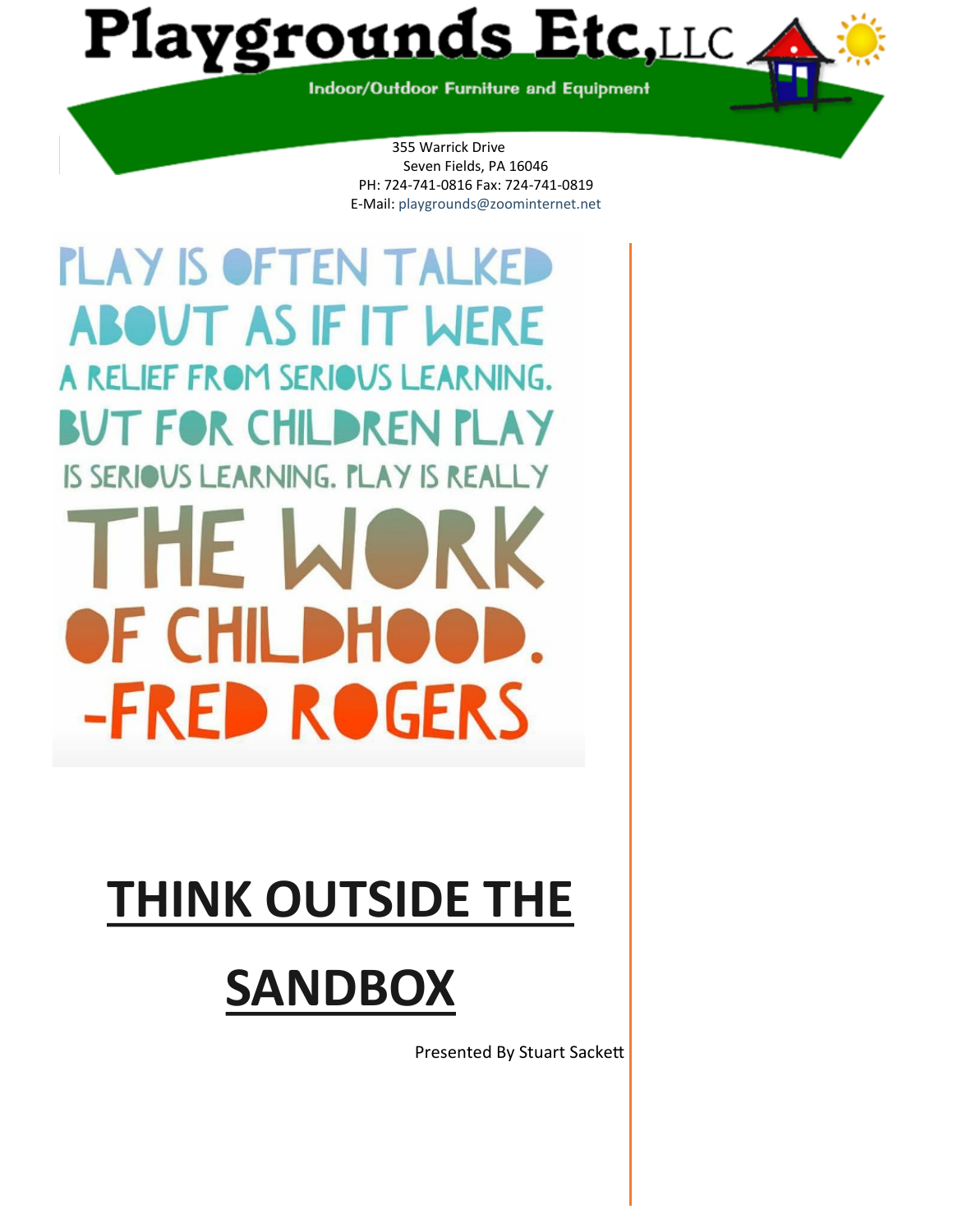

# **THE DIRTY DOZEN CHECKLIST**

- 1. Improper Protective Surfacing
- 2. Inadequate Use Zone
- 3. Protrusion & Entanglement Hazards
- 4. Entrapment in Openings
- 5. Insufficient Equipment Spacing
- 6. Trip Hazards
- 7. Lack of Supervision
- 8. Age-Inappropriate Activities
- 9. Lack of Maintenance
- 10. Pinch, Crush, Shearing, and Sharp Edge Hazards
- 11. Platforms With No Guardrails
- 12. Equipment Not Recommended For Public Playgrounds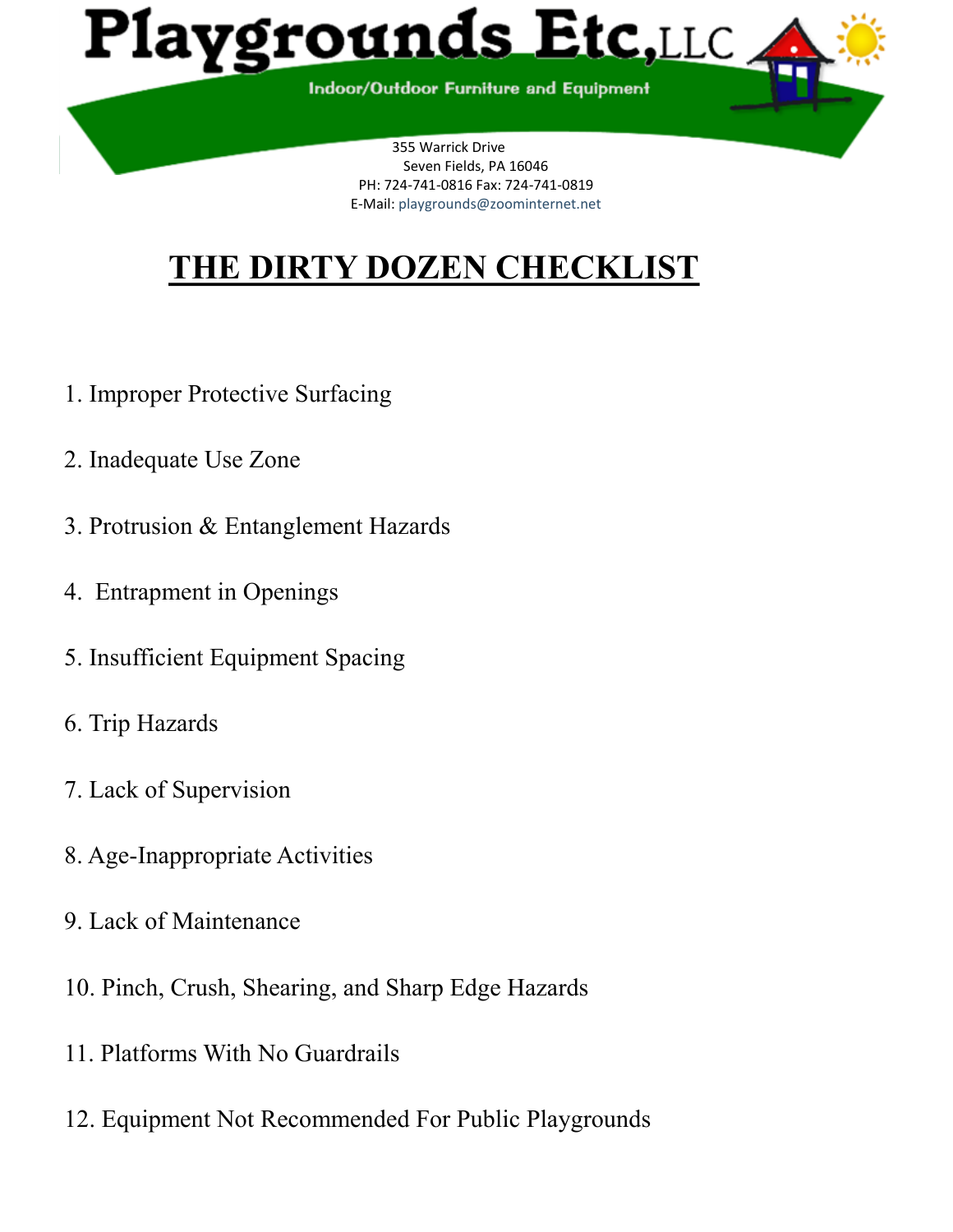

# **Feeling down or stressed? Try eco-therapy**

Psychologists in the field of eco-therapy believe that spending time outdoors is important for our health. Some of the benefits of eco-therapy can be:

- A reduction in depression
- A reduction in stress
- Easing of anxiety
- Lowers Blood pressure and Blood sugar
- Improves mood, self-esteem, and motivation
- Helps control weight
- Helps Children with sensory processing issues, and sensory overload
- Reduces symptoms of ADHD
- Increases the long term ability to cope with stress and adversity
- Improves cognitive behavioral development and test scores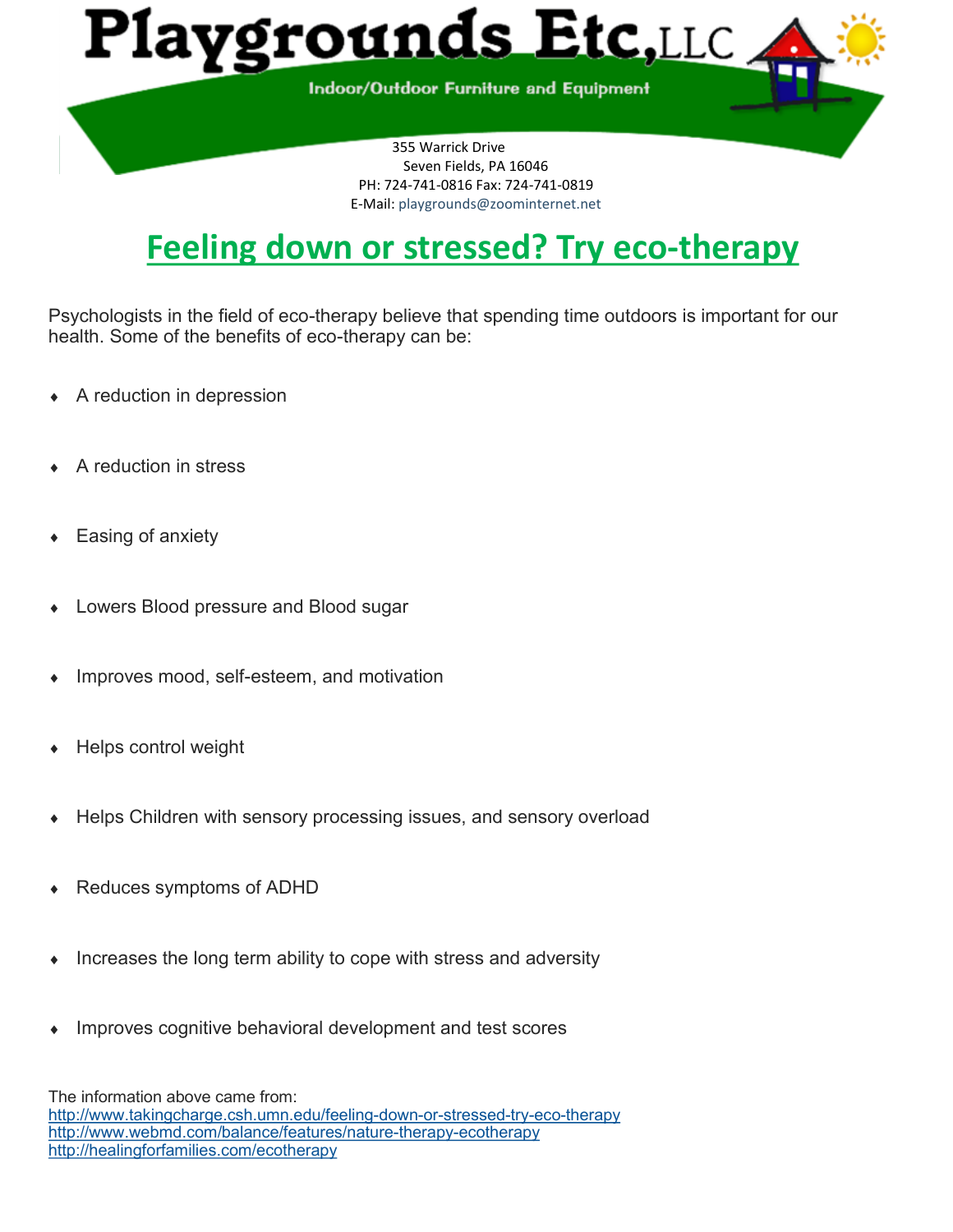

# **OBJECTIVES OF YOUR OUTDOOR ENVIRONMENT**

- Encourage interaction with respect for nature.
- Provide variety in the curriculum
- Allow space for release of energy
- Challenge children's physical abilities
- Encourage cooperative social play
- Foster autonomy and initiative
- Integrate children with special needs
- Promote language skills
- Foster creativity
- Provide opportunities for children to problem solve
- Encourage multi age play
- Foster adult interaction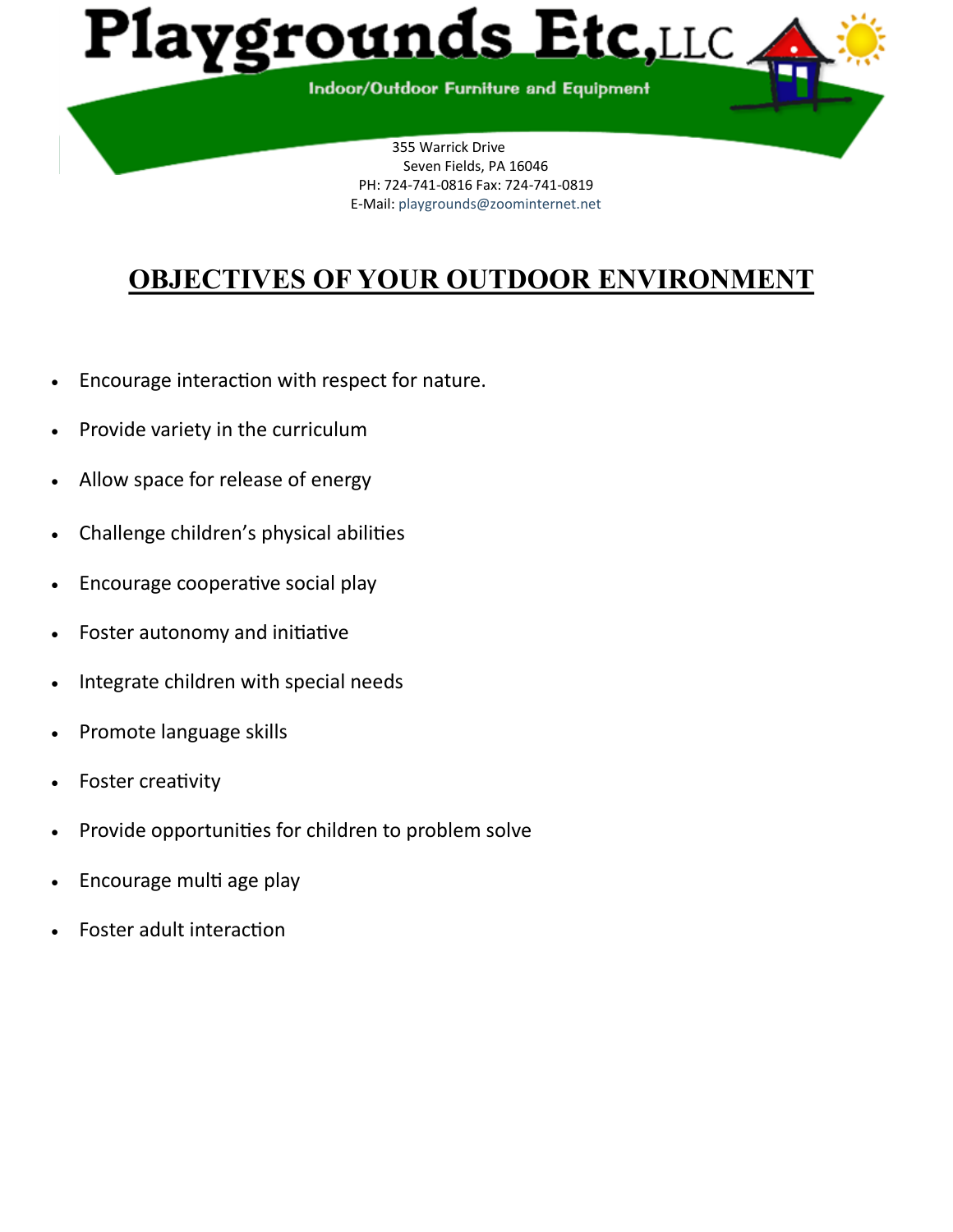

# **NATURE-RELATED MATERIALS**

*Add some of these materials to your outdoor play space to help extend children's appreciation and enjoyment of nature.* 

- Bird feeders (can be a wonderful supervised construction project)
- **Binoculars**
- Compost box (another good supervised project)
- Bird baths
- Wind chimes
- Flags, wind socks, or long ribbons glued to sticks
- Rain gauge
- Watching tub (watch it fill with snow in the winter, rain in the spring, leaves in the fall)
- Magnifying glasses
- Worm gardens (in an old aquarium)
- Dress up clothes ( park ranger, fire fighter, jungle explorer
- Thermometer
- Water table (explore the temperature changes throughout the day)
- Raised garden beds
- Garden boxes (individual for children to tend their own)
- Trees (tree planting ceremony)
- Outdoor art center (for leaf rubbings, bark tracing and collages)
- Bucket of seashells, sticks, and stones for making designs in the dirt, sand, or grass.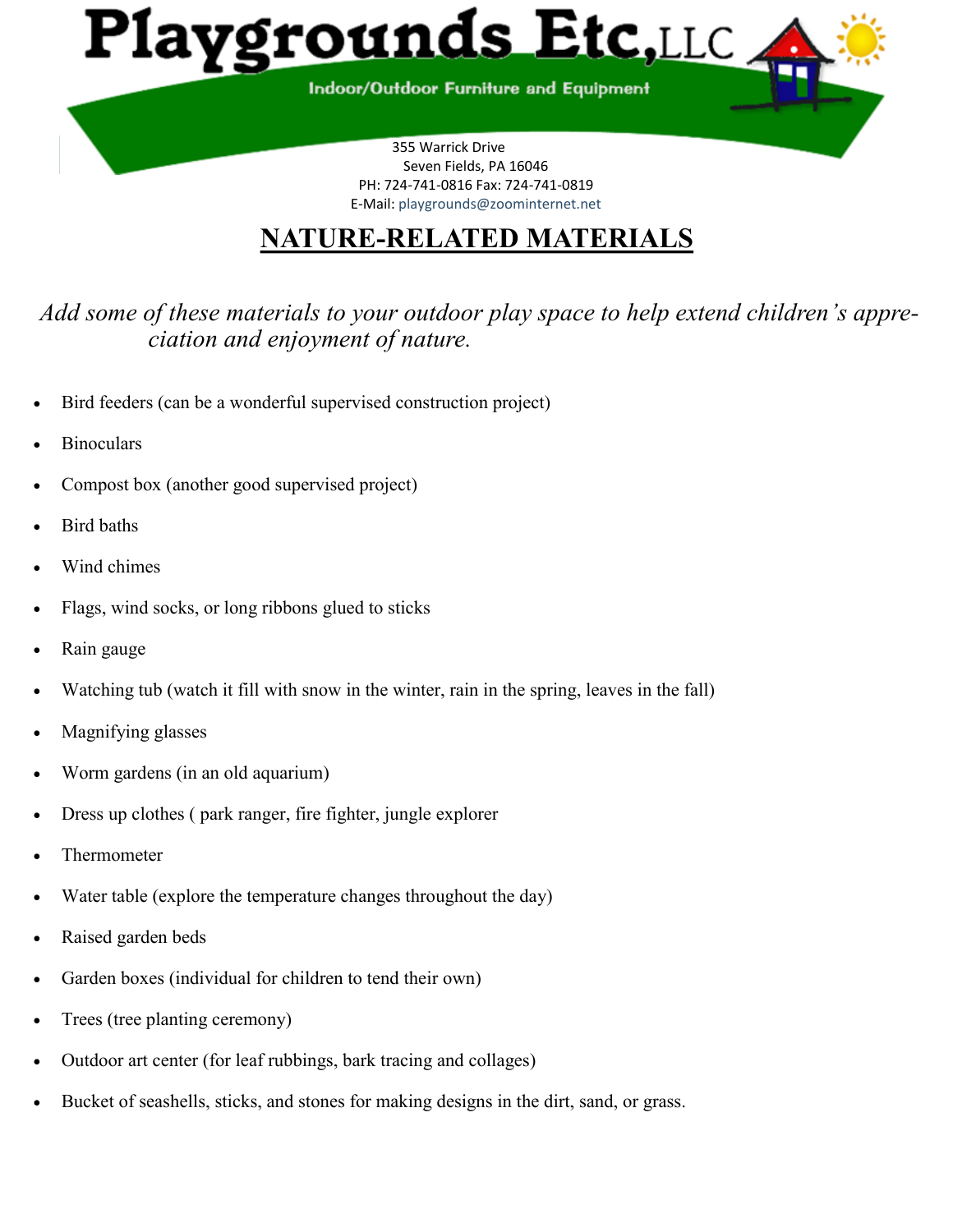

**Indoor/Outdoor Furniture and Equipment** 

355 Warrick Drive Seven Fields, PA 16046 PH: 724-741-0816 Fax: 724-741-0819 E-Mail: playgrounds@zoominternet.net

# **PROGRESSION IN CHILDRENS DEVELOPMENT OF**

# **PHYSICAL SKILLS**

#### *1. LOCOMOTOR SKILLS*

Walking Running Hopping Skipping Galloping Sliding Leaping Climbing **Crawling** Chasing

#### *2. STABILITY*

Turning Twisting Bending Stopping Rolling Balancing Transferring weight Jumping/landing Stretching movements Curling Swinging Swaying Dodging

#### *3. MANIPULATIVE*

Throwing **Catching** Kicking Punting Dribbling Volleying Striking with racket Striking with long handle instrument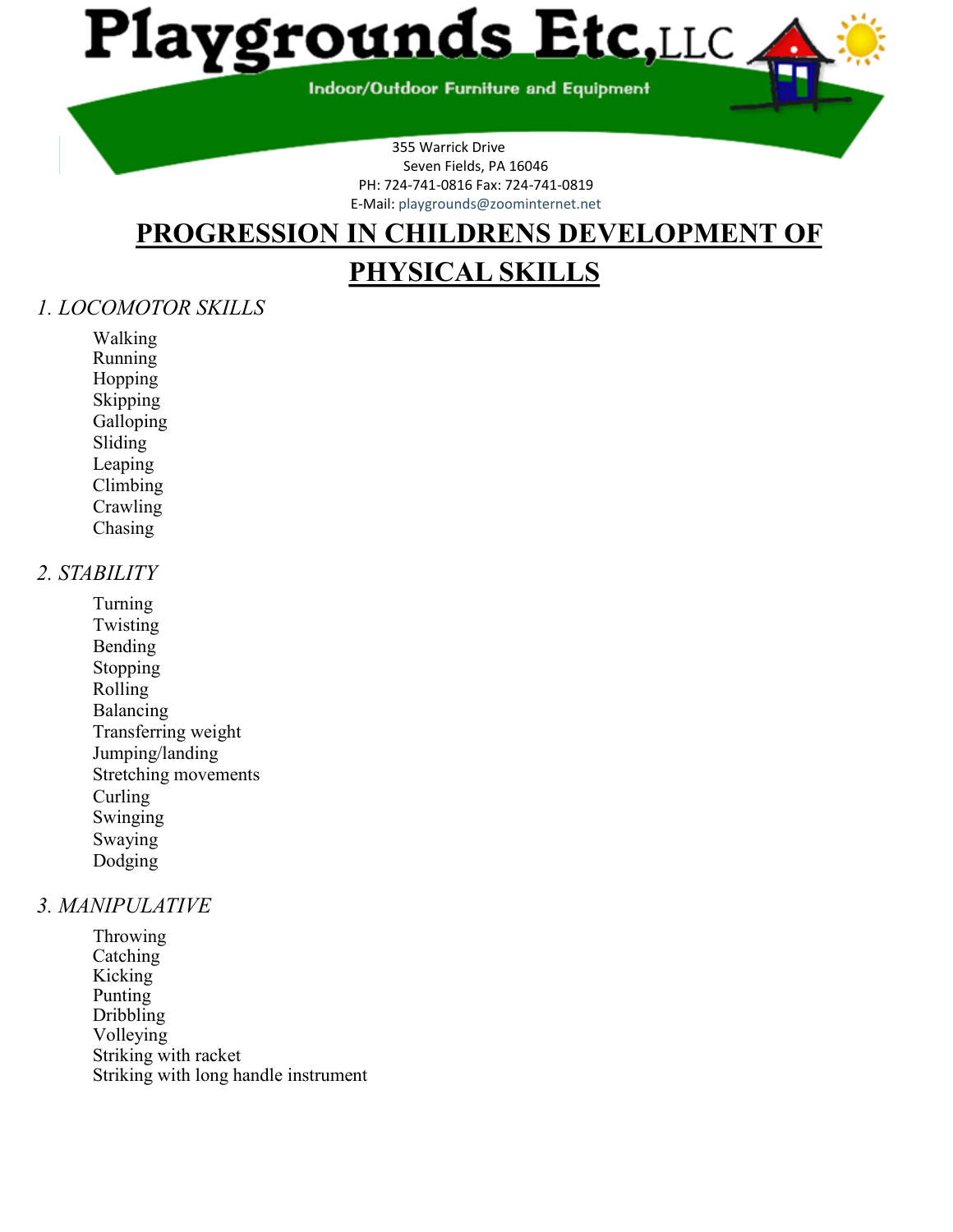

# **A GOOD PLAY ENVIRONMENT CONSISTS OF NO LESS THAN 17 TYPES OF PLAY AND LEARNING SETTINGS**

- 1. Entrance-Exit
- 2. Pathways
- 3. Signage and displays
- 4. Fences-Enclosures-Barriers
- 5. Manufactured equipment
- 6. Game Area
- 7. Ground cover and Safety surface
- 8. Land Forms
- 9. Trees
- 10. Gardens
- 11. Animal habitats
- 12. Water
- 13. Dirt/Sand
- 14. Play props
- 15. Gathering, meeting, and working places
- 16. Stage Settings
- 17. Field house and storage area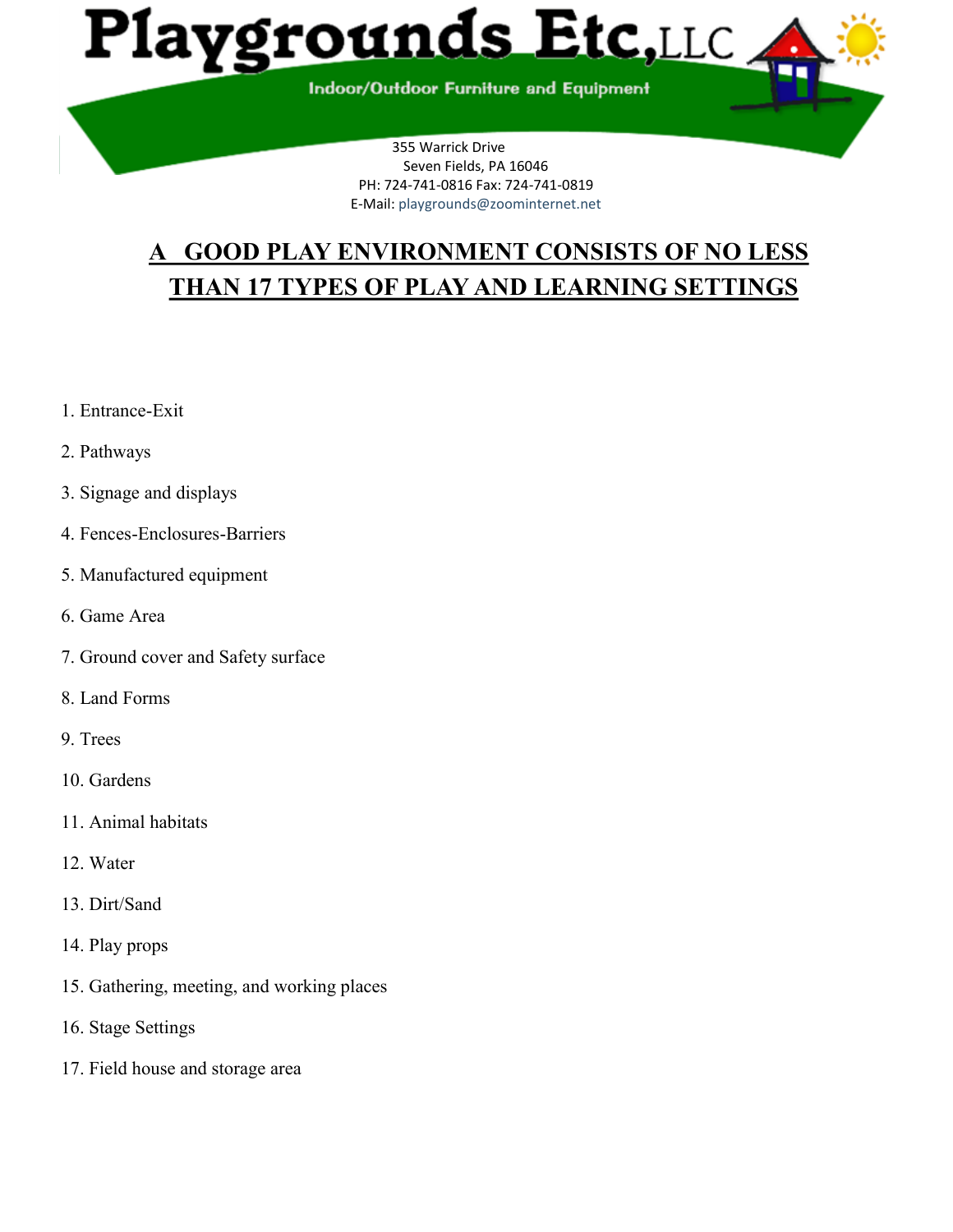

# **7 Reasons Your Children Should Be Outside Right Now**

When it comes to play, many children begin settling down in front of the television and game systems at a surprisingly early age. Yet even with the draws of the inside, many children are longing to go outside and do something – anything, to break their boredom. Being outside offers tremendous advantageous to children and adults alike. No matter the weather, get your children outside.

#### **1. Outside Air is Better Air**

Unless you're under a pollution or contamination risk of some kind, being outside allows your child to breathe better air. The air inside our homes is often recycled; contaminants, dust, and everything else can become trapped in the air making the home a bit of a health risk. Throw open a few windows and take the family outside into the fresh air. You and your children will feel better breathing it and unless you're in an area heavy with free radicals and pollution, you'll likely see an increase in your overall health as well.

### **2. Being Outside Encourages Activity**

Just stepping outside seems to make you feel more active. While there, are terrific ways to rest and relax outside, such as hammocks and chaise lounges, most outside activities take much more movement than the inside ones. Being outside can encourage your children to ride bikes, take a walk, play chase, climb on the slide, play in the pool, or dig in the dirt. Simply moving about outside from one area of the garden to another is infinitely better than all the sitting about they do while playing video games or watching television.

### **3. Outside Activities Are Family Friendly**

Playing outside will encourage your children to play together and also gives you a role to play in many cases. Drag out the bikes and head off for a family ride through the neighborhood. Take a walk together to the library or the bookstore to pick up a few things. Send your children running ahead of you as you walk to the mailbox or post office. You'll want to be outside with your children to help keep them safe, which often means that your activity level increases as well.

Being outside without the distractions of games or television also means that you'll be able to talk to your kids and enjoy their true personalities a bit more easily. In the worst hours of the day behavior-wise, skip the trouble after dinner by leaving the dishes in the sink to wash later and head out for a family walk. Letting everyone walk, talk, listen to music or jog ahead will help to finalize the day and give all the members of the family time to process their thoughts on the day or to simply share with each other's. This might be the only time you have to catch up with your spouse before the rush of bath and bedtime begins.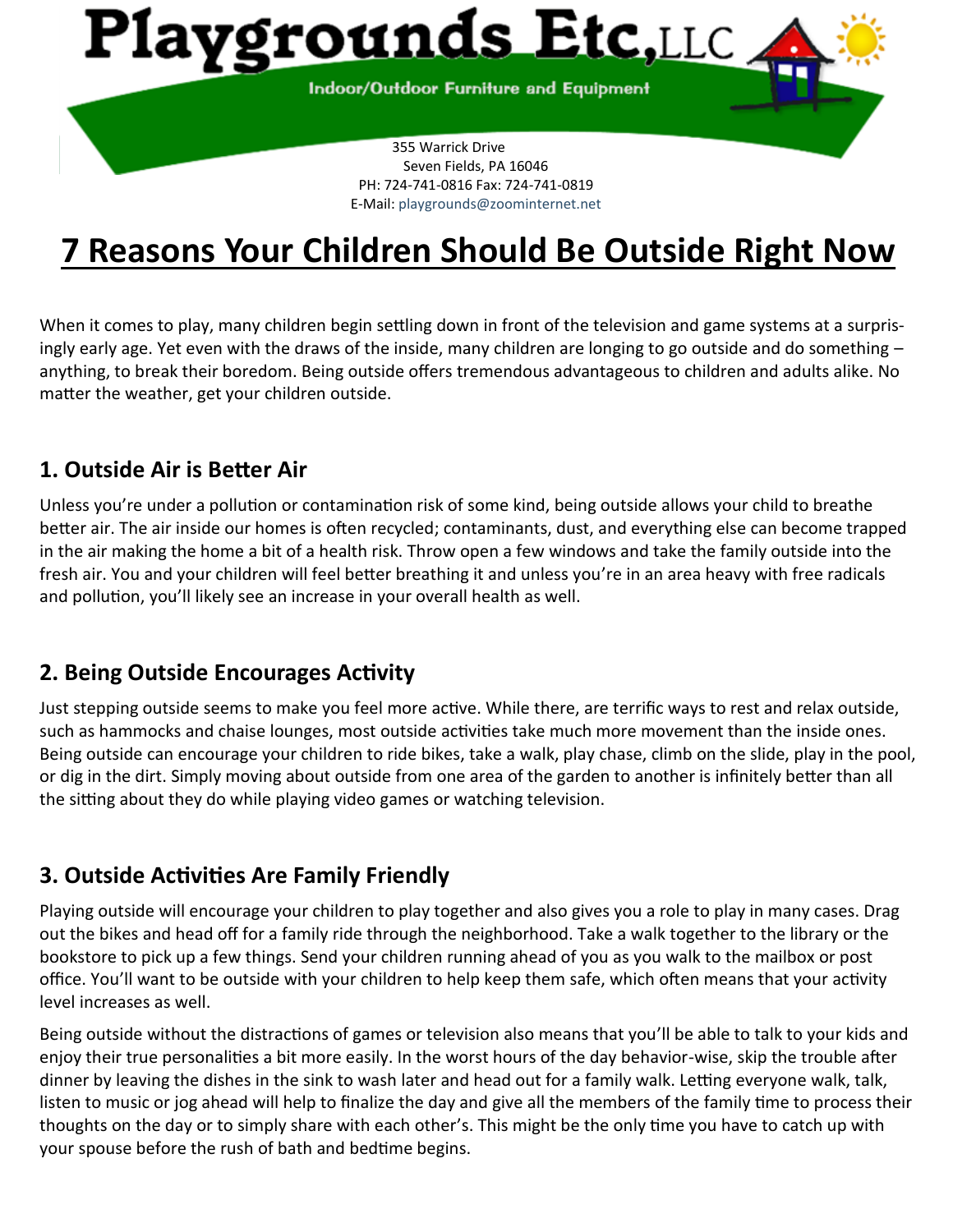

PH: 724-741-0816 Fax: 724-741-0819 E-Mail: playgrounds@zoominternet.net

# **4. Being Outside Encourages Creativity**

Playing outside gives children free reign over their environments. They are able to create anything they want. The porch becomes a sea worthy vessel and the grass is a poison that must be avoided at all costs. The dirt becomes food and the garden hose can start a waterfall. Playing outside lets, the mind explore and create any number of things as games are invented and enjoyed by your children.

You'll soon discover that there is no limit to the amount of creativity a child can enjoy when she's not limited to the plot of a show or the characters of a particular game. Creativity extends beyond games and play, as well. Being creative in how she plants flower seeds, or the images she sees in the clouds. Being outside is a great outlet for creativity, but it is also a means of inspiration. Being outside allows your child to see nature at work and gives her countless ways and opportunities to impart that nature into her crafts and ideas in all areas of her life.

## **5. Science Happens Outside**

Just being outside gives your child the opportunity to see science in the making. Stepping out after a rain can let your child see a rainbow, pick up earthworms, jump in puddles, and watch the water slowly disappear as puddles evaporate. Growing a garden outside will give children plenty to watch and discover as seeds come out of the ground and eventually produce fruits and vegetables to be enjoyed by the whole family. There are many science experiments that you can enjoy inside, but simply being outside will let your child stumble across learning opportunities in every corner. With you by her side, she might learn more about science in a summer of outside play than she did in a year in the classroom.

### **6. Being Outside Improves Health**

In many ways, simply being outside improves health. The waxy, pale demeanor of someone who's always inside is easy to spot. The healthy glow of the outside child is refreshing to see. Being outside allows the body to produce vitamin E from the sun's rays. It also gives the body a chance to move and burn off energy and toxins. Being outside encourages exercise which helps the heart to work more efficiently and the body to be more productive overall. The running and playing that a child enjoys outside helps to make the body stronger as well. Building muscles, helping the heartbeat faster, and letting the muscles and ligaments loosen and stretch is the same as a full workout, and many children are content to play outside for hours should they have the opportunity.